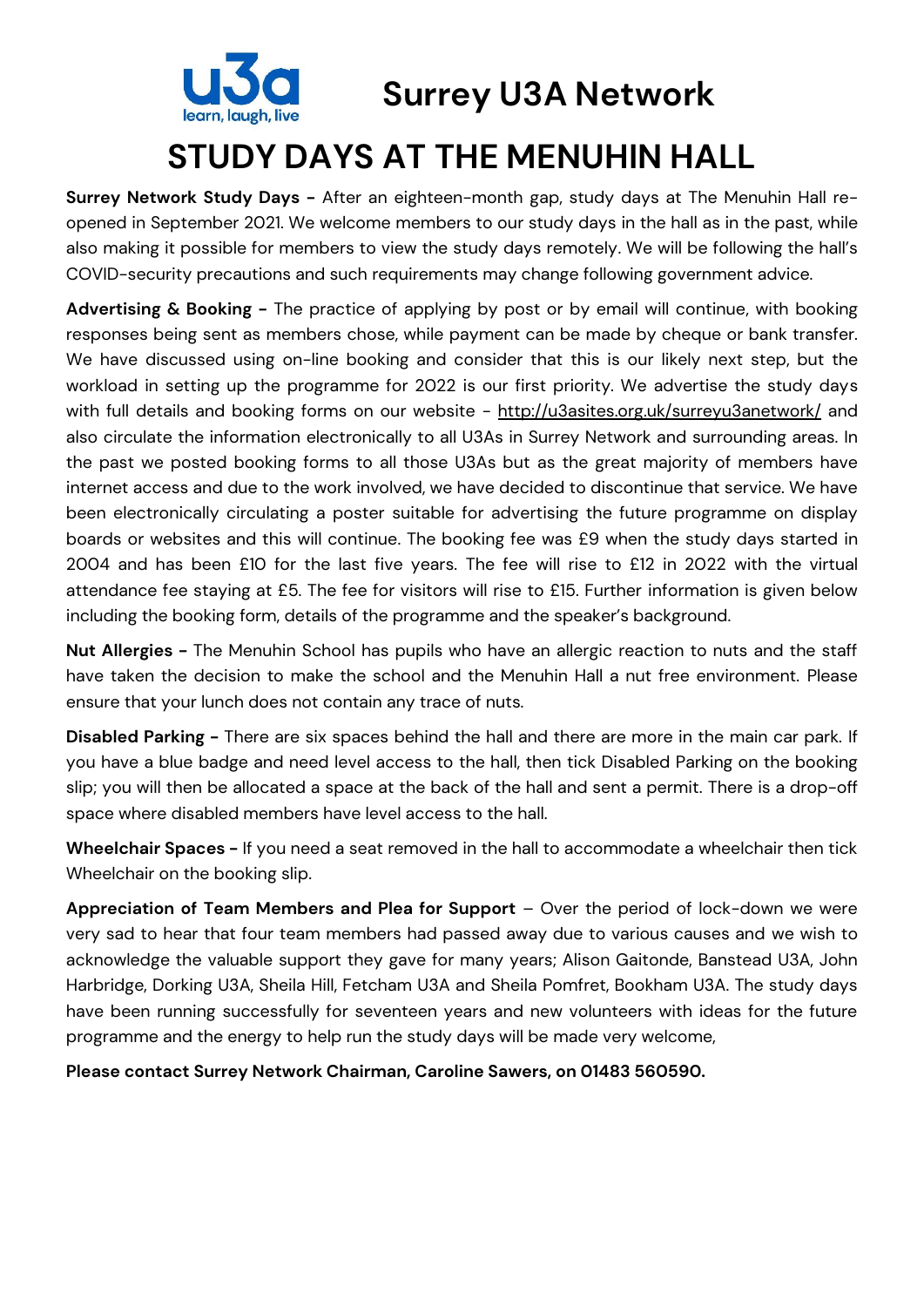

### **Surrey U3A Network**

# **UNDERSTANDING TURNER:**

#### **THE MAN, HIS LIFE AND HIS WORK**

A Study Day on Friday 17th June 2022 at The Menuhin Hall, Stoke d'Abernon

### **Speaker – Professor Maria Chester**

HIS LIFE: Joseph Mallord William Turner was born into a troubled family and destined to become an artist. His father, William, a central figure throughout his life, encouraged him to pursue his ambitions. Turner's relationships, character, dreams, notes, poems, lead to our own portrait of Turner, helping us to understand the man, what we perceive from his everyday life leads to the second talk. He loved to travel and we are lucky to be able to follow him in his trips thanks to his notes on the sketches, citing places and dates.

HIS WORK: We owe him a new approach to landscape, and new techniques, applied mostly to watercolours. He added songs and poems to his paintings to reinforce their meaning. He was almost a story-teller who knew exactly what to show and how to show it. He applied everything he experienced in his paintings. Together with "Understanding Turner: the man and his life" this talk aims to leave a permanent impression about one of our great British artists of all times: Joseph Mallord William Turner.

Turner was a contradiction in himself: born in Covent Garden at the centre of London he became one of the most important British landscape painters. In the 19<sup>th</sup> century, he became the most recognisable British artist abroad.

#### **Programme**

- 9.30 Registration
- 10.00 **Understanding Turner:** The Man & His Life
- 11.00 Coffee / Tea
- 11.30 **Understanding Turner:** The Man & His Life, Understanding & Analysing his Work
- 12.30 Lunch Bring-Your-Own Tea / Coffee available
- 1.30 **Understanding Turner:** The Man & His Work, His Techniques & Methods
- 2.30 Tea / Coffee
- 3.00 **Understanding Turner:** The Man & His Work
- 4.00 Departure

**Speaker - Maria Chester** studied Fine Arts & Art History. She is a Professor of Pre-Columbian Art, and a researcher in Fine Arts. She taught in several South American universities as well as private institutions. Since 2007 she has been the National Subject Adviser in American Archaeology. In 2015 she was a founding member of the International Committee of The Third Age Trust & from May 2016 Secretary General of AIUTA. She is active in the Berwick area for Berwick Educational Association & Berwick Visual Arts. In October 2018 she became an accredited lecturer to The Arts Society. Born in Buenos Aires, she has, since 2003, lived in the Scottish Borders.

To book send the slip below, with a cheque for £12, or £5 for Virtual Attendance or £15 for Non-U3A Guest, payable to Surrey U3A Network, or bank transfer to HSBC Account 11519018 Sort 40-27-07, Reference Event as Jun22, to John Kennedy – U3A, 20 Greville Park Road, Ashtead, Surrey KT21 2QT, Telephone 01372 273561 or send an email to – surreyu3astudyday@btinternet.com. Enclose a SAE or an e-mail address for confirmation.

| Understanding Turner Member £12 Visitor £15 Virtual Attendance £5 17th June 2022                                      |
|-----------------------------------------------------------------------------------------------------------------------|
| <b>Please Tick - Attend Hall</b> or Virtually $\Box$ ; E-mail $\Box$ or SAE $\Box$ ; Cheque $\Box$ or BankTrsf $\Box$ |
| Title  First Name  Surname  Name of U3A                                                                               |
|                                                                                                                       |
|                                                                                                                       |
| If you need disabled parking, tick $\Box$ , or a wheelchair space in the hall, tick $\Box$ .                          |